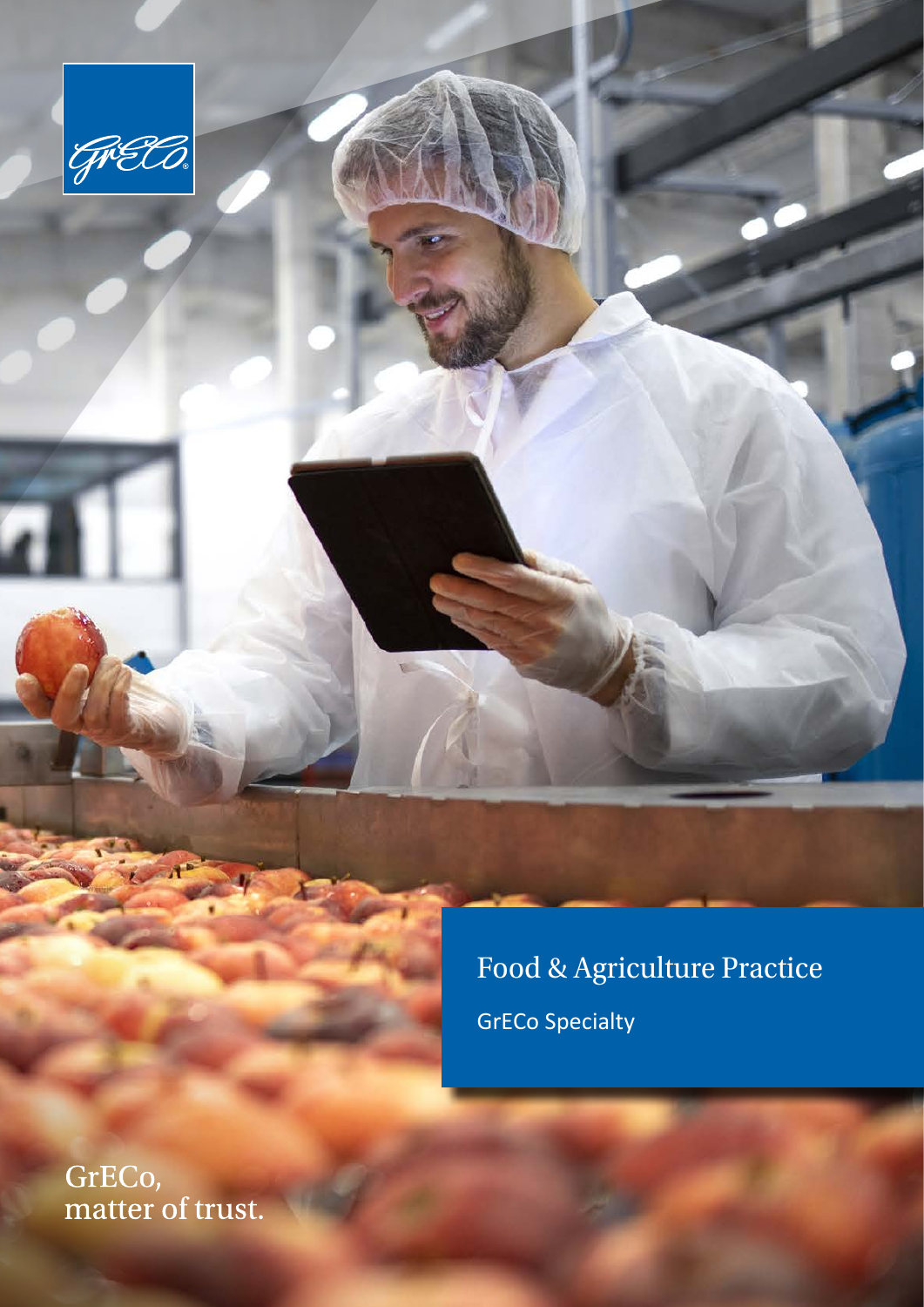## Solving clients' needs in Food & Agriculture is our daily practice.

The international team of GrECo´s Food & Agriculture practice has an deep understanding and feel of the respective business or industry sector and all associated risks. We meet our clients at eye level and speak their language, this enables us to provide the best service as well as tailored solutions. We listen carefully to the daily challenges and strategic risks that our clients are confronted with.



#### Innovative Insurance Solutions

- How can I improve relations between me and my suppliers/buyers thanks to insurance?
- I want my business to grow, can I add insurance to my products?
- Is it possible to increase farmers´ yields?
- I need to be sure, that my business partner is reliable



#### Support of International Operations

- Is there a way to effectively handle insurance in my group with several foreign subsidiaries?
- Cargo insurance: How can you smooth out the increase in insurance costs in an internationally hardening insurance market?
- I can't find insurance and need to consider carriers outside my country and alternative risk transfer solutions!



#### Professional Advice and Assistance

- What are the typical hidden problems in insurance policies?
- I need an independent opinion on whether my assets and liabilities are well protected?
- How can I get agricultural insurance subsidies more quickly and easily?
- I would like to receive a favourable offer from the association of which I am a member of.



#### New Risk Challenges of Nowadays

- Cyber Risks in Food & Agri: Can you evaluate a potential loss?
- What are the ways to prevent and mitigate the loss caused by drought and epizootic diseases?
- Are there best practices on how to manage Covid-19 risks in Food & Agri?
- Can I insure my business against mistakes and dishonesty by my personnel?



#### The Convinient Way to Take out Insurance

- I need special software to improve insurance paperwork and claims management!
- I am eager to use digital solutions and services to insure myself better!
- What can you do, if the insurer rejects to pay the indemnity?
- How can I check, if my insurance partner offers the best solution?

#### Alternative Risk Management Solutions

- saving on costs
- gaining additional insurance pay-outs
- facilitating your business growth

- I need tools to identify and evaluate all my risks!
- How can I manage business interruption in the food supply chain?
- Why do I need a business continuity plan? What are the first steps to start?
- I want to know more about quality management, as a tool for loss prevention!

## The GrECo Food & Agriculture practice is there for you.

Our Food & Agriculture Practice Experts put their clients first. It is our goal to provide measurable added value with stateof-the-art insurance and reinsurance solutions, comprehensive risk management and effective loss consulting. Right on your doorstep local experts scan the national and international insurance markets to identify the best solutions and suitable partners for our clients.

Our team ensures top-notch personal, local and professional proximity. They have a wealth of experience in the Food & Agriculture industry as well as profound knowledge of insurance. This enable us to precisely assess risks and tailor and optimise risk and insurance costs for our clients.

## Why over 500 clients in Food & Agriculture trust in GrECo.

Our client base covers a variety of businesses in the Food & Agri sector, from farmers, breeders, agri inputs and machinery producers and suppliers, agri commodities traders to food processors and food retail networks. Also, many food and agricultural associations work with us.

#### Specialist insurance with innovative solutions in niche areas

You benefit from specialist insurance solutions, customised for the Food & Agri segment:

- parametric insurance
- extended crops, livestock and aquaculture coverage
- special affinity programmes improving relations between suppliers and buyers
- product liability and contamination
- cargo and trade credit

GrECo also promotes specialised IT solutions that help our clients generate more revenue, assess the reliability of their suppliers and buyers and sell more insurance at a better price and quality.

#### Get 30% more from insurance

As a market leader in Central and Eastern Europe, we have built excellent relationships with decision-makers in the insurance market. With our placement power we achieve insurance cover at the best price and value and our negotiating power gives you the best possible support in the case of a loss. We are committed to gain 30% more out of insurance for you:

#### Sustainable and international

As an owner-managed company, founded almost 100 years ago, GrECo is renowned for its reliability and stability. Our clients have placed their trust in our solutions and services, knowing that their risks are on the safe side. With GrECo nova, our specialist insurance broking network, we find the tailored insurance partners for your global ventures.

#### Trusted partner with European roots

In 1989, we were one of the first insurance brokers and consultants to expand into Central and Eastern Europe. Today, we manage 60 subsidiaries and more than 1,000 employees in 16 countries from our headquarters in Vienna.